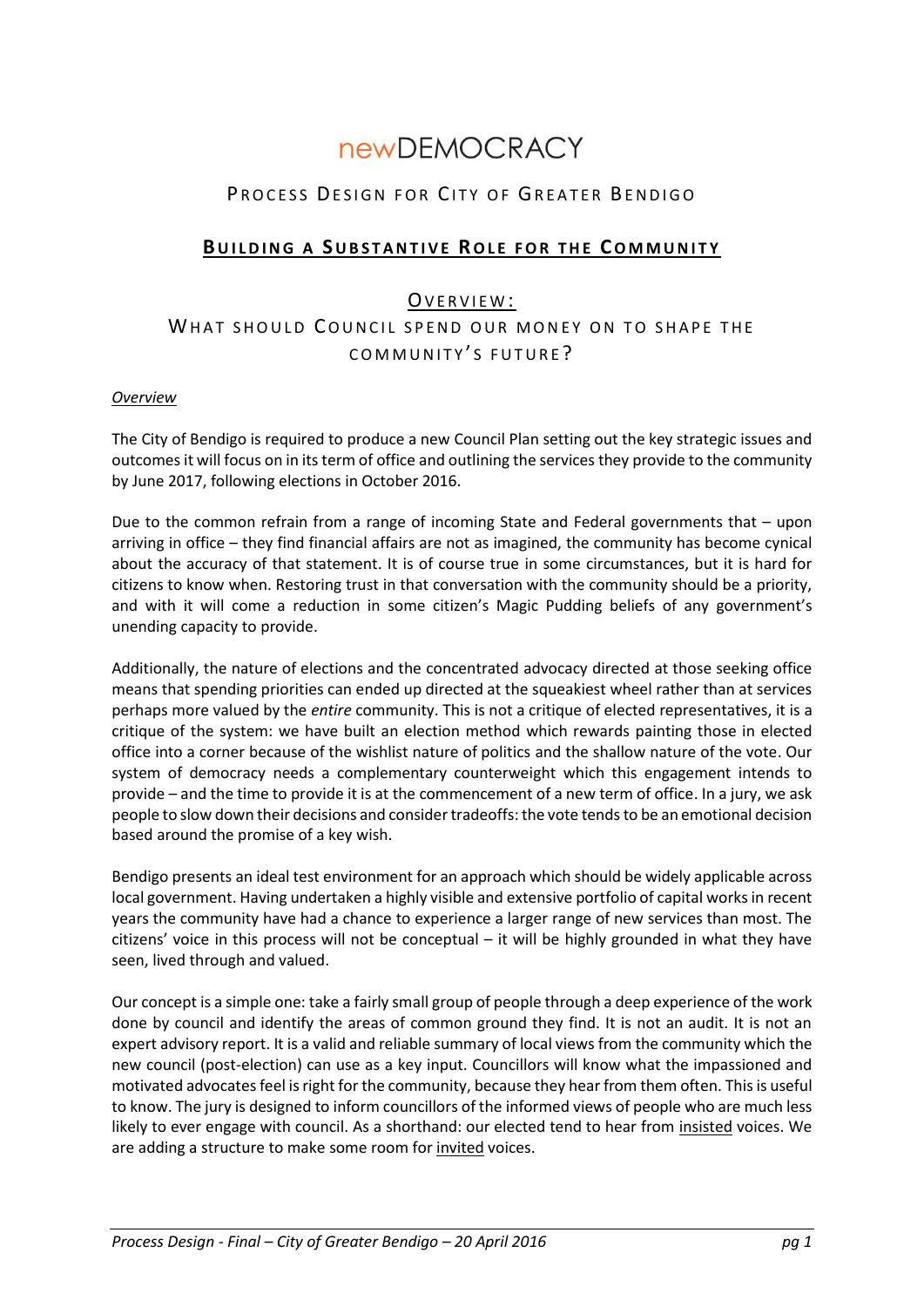Deliberation is a balance of two key elements: the broadest array of information available, and an equal opportunity for participants to share their views and contribute to the discourse. We will take a small but highly representative group of citizens – old and young, blue collar/ white collar/ no-collar, men and women, rich and poor and those in-between - *and then see what they can agree on*. We will do so with enough time that all participants understand the costs and tradeoffs attached to those decisions.

It is the aspiration of NDF that at the conclusion of the process the Mayor and Councillors of the City of Bendigo value an ongoing role for randomly selected everyday people as a complementary voice in making public decisions.

#### *Background and Context*

The City of Greater Bendigo has a large urban area with approximately 85% of the population, surrounded by rural areas and small towns. In most circumstances we see, this pattern generally leads to a sense that the centre "gets everything" at the expense of the outer areas. We have no idea of the *accuracy* of that view in this situation: it is intended to capture a sentiment. The consequence is to simply highlight the need for any random draw to capture people from all parts of the area.

At a State level, an additional imperative has been created as rate-capping (limiting the rise of local rates at taxes to around CPI) constrains the freedom and flexibility of councils unless they can demonstrate genuine community support and engagement. While thin, broad methods such as surveys have traditionally been used to tick boxes of this type, the growing understanding, acceptance and valuing of "fewer and deeper" approaches as eliciting a representative and considered view means this project is fundamental to any future rate variation questions. It is critical to note that the community will have freedom to take this conversation in any direction: they are not endorsing a council position nor rubber stamp an increase: they are being asked to come to their own conclusions after being given a problem, all the relevant information and a blank sheet of paper.

#### *Project Objective*

The incoming Mayor and councillors – and the wider community – will be provided with a *considered consensus view* about the range and level of services (in the broad sense, so including capital works) across all of Greater Bendigo.

We have no expectation citizens will become experts. We have full confidence that they will be able to weigh competing viewpoints, identify experts of their own choosing, integrate other sources and reach agreement on fair tradeoffs and who should pay for what. We have confidence that the recruitment and operations of the jury will defy a cynical view that they are somehow 'staged' as jury selection is visibly hard to cheat – and the participants themselves are the proof. Communicating this from the outset needs to be a shared objective.

Council should expect to receive clarity of intent and direction from these citizens. Importantly, we give citizens considerable latitude in how to solve the issue – we start from a blank sheet of paper and encourage them not to be limited by "how we've always done things".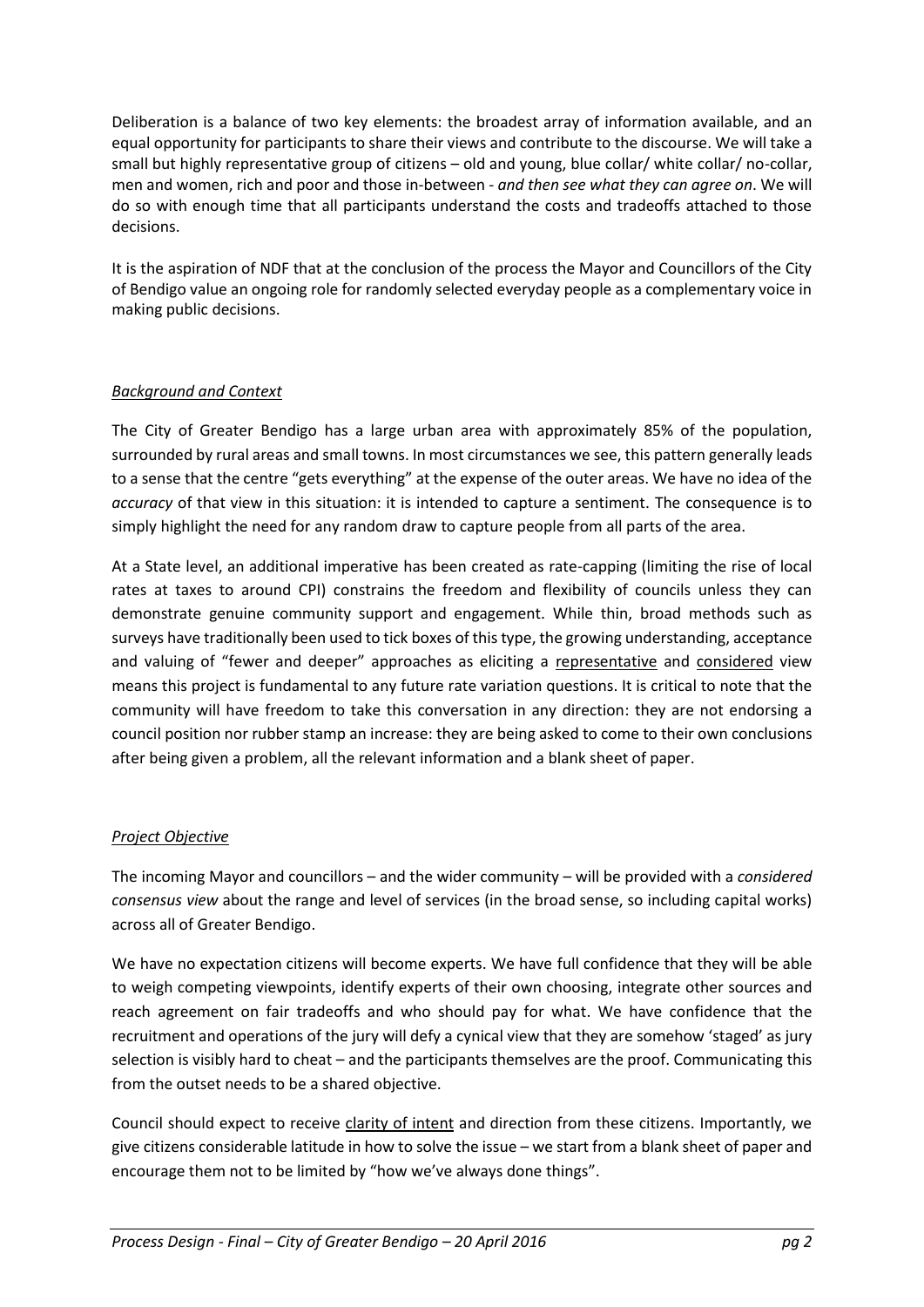## There is one key measure of success from a community process: *is the final decision taken by the elected representatives different from the decision you would otherwise have taken?*

Our implicit related objective is to design a process with sufficient rigour as to withstand (understandable) sceptical scrutiny: one which visibly cannot be influenced by a single politician, an interest group, financial interest, or 'people who know people'. Equally, those active interests must be engaged sufficiently early and substantively as to see the process as worthy of an investment of their time.

Transparency of method is one part of this: the design itself must be shared prior to the commencement of the jury's deliberations – and we conduct explanatory sessions of the methodology to every possible active stakeholder known to Council.

Equally, the role of NDF as non-partisan operators with no interest in the issue nor a desire for ongoing work with Council must be emphasised. Citizens have grown wary of consultants and experts delivering the result which government pays for in order to earn further work. The Foundation's own brutal self-interest – *to prove that citizens can solve problems for themselves if given the scope to do so* – should be openly and actively shared.

NDF's self interest in this process is to demonstrate the desirability of a structural role for randomly selected everyday citizens in helping elected representatives take decisions which earn widespread public trust. We hold the view that the first council to take this step will take an iconic step in a transformative change to how we "do" democracy.

### *About The newDemocracy Foundation*

The newDemocracy Foundation (NDF) is a not-for-profit research group, with a particular focus on best practice citizen engagement and innovations in democratic structures. NDF believes that many consultation processes consist of feedback forum events largely attended by interest groups and hyper-interested individuals.

Such processes do not result in communities feeling they have had a say. In contrast, NDF's proposal is to provide a jury-style process which enables a more representative section of the community to deliberate and find a consensus response. By combining the three elements of random selection, the provision of time and access to all information, and independently facilitated forums for dialogue, a much more robust and publicly trusted outcome can be obtained which can assist governments in achieving public acceptance of hard tradeoffs.

NDF provides design frameworks for public deliberation and overall innovation in democratic models. **Our research and advocacy is focussed on identifying less adversarial, more deliberative and more inclusive public decision-making processes**. Our services are provided on a cost recovery basis consistent with our structure as a not-for-profit research Foundation, with services provided pro bono on occasion. We are not a think tank and hold no policy views. We also commission independent third-party research which occurs in parallel to the process in order to ensure robustness and to capture the potential for improvements to existing democratic processes.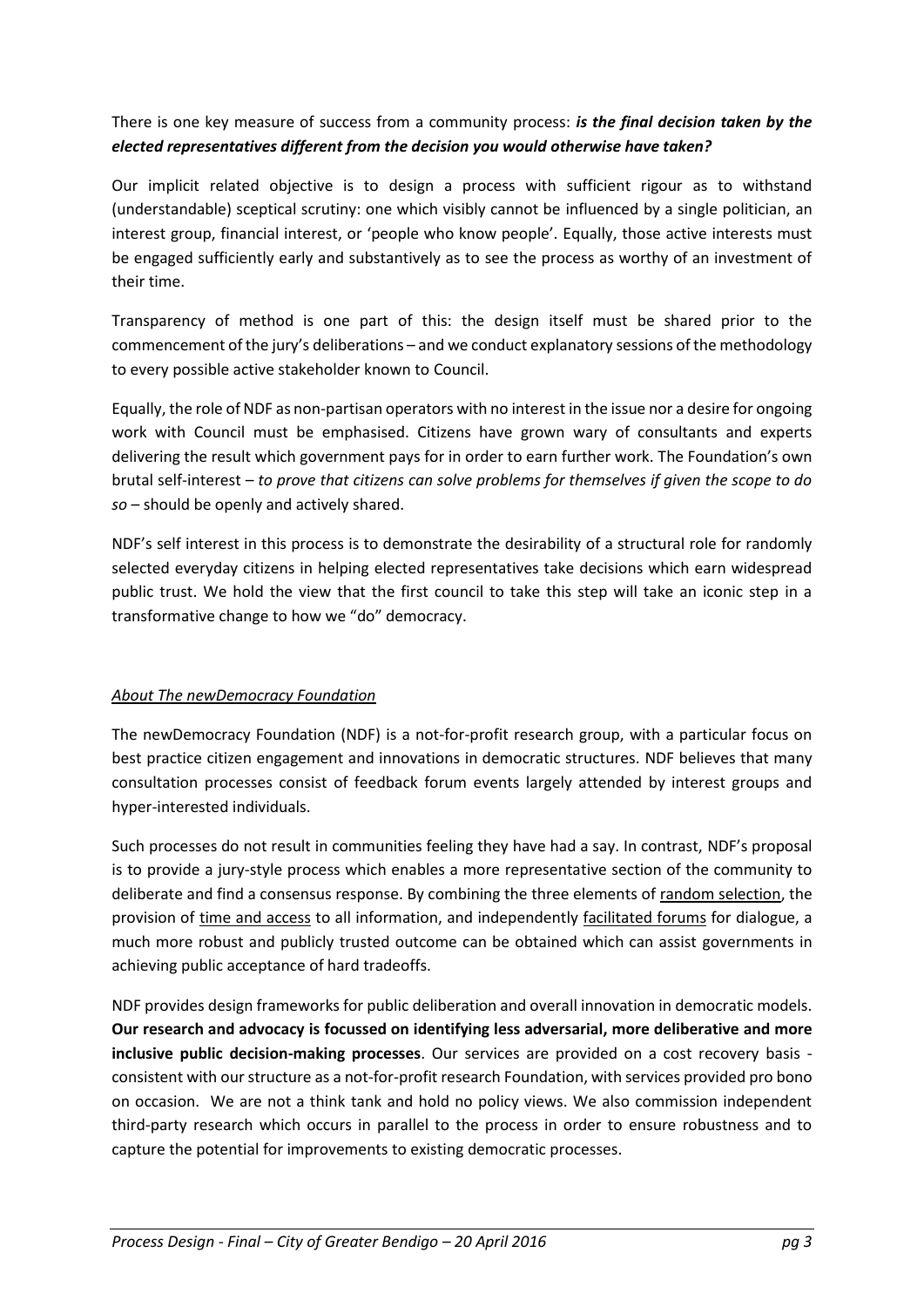#### *Rationale: Growing Trust through Public Accountability and Transparency*

The newDemocracy Foundation contends that if the local community was told that a random mix of 20-30 of their fellow citizens had reached consensus around the need to change a particular level of service, then they immediately have a greater chance of being trusted that someone in elected office, a public service role or an appointed capacity delivering that message.

If we can successfully convey to the wider community that citizens like them are being given *complete* access to council's information assets, are studying detailed information and hearing from people of their own choosing who know about the topic then the community's faith should increase still further.

In a murder trial, public trust is placed in a jury's verdict, without looking at each piece of evidence, because a trusted group of citizens was given sufficient time and access to information – and was free from outside influences (or even the perception of such influences). There is ample research evidence that supports that this same model can be applied to public decisions in general. More than 1100 case studies have shown that, by giving a representative panel time and information upon which to deliberate, stronger public engagement is achieved – as well as higher quality decisions

Equally, we respect the need of industry and advocacy groups to hold the view *"if you haven't heard from person X then how can you possibly be well informed".* For this reason, we strongly recommend convening stakeholder sessions to allow that mix of interests to agree a baseline of expert speakers to present the introduction to the topic.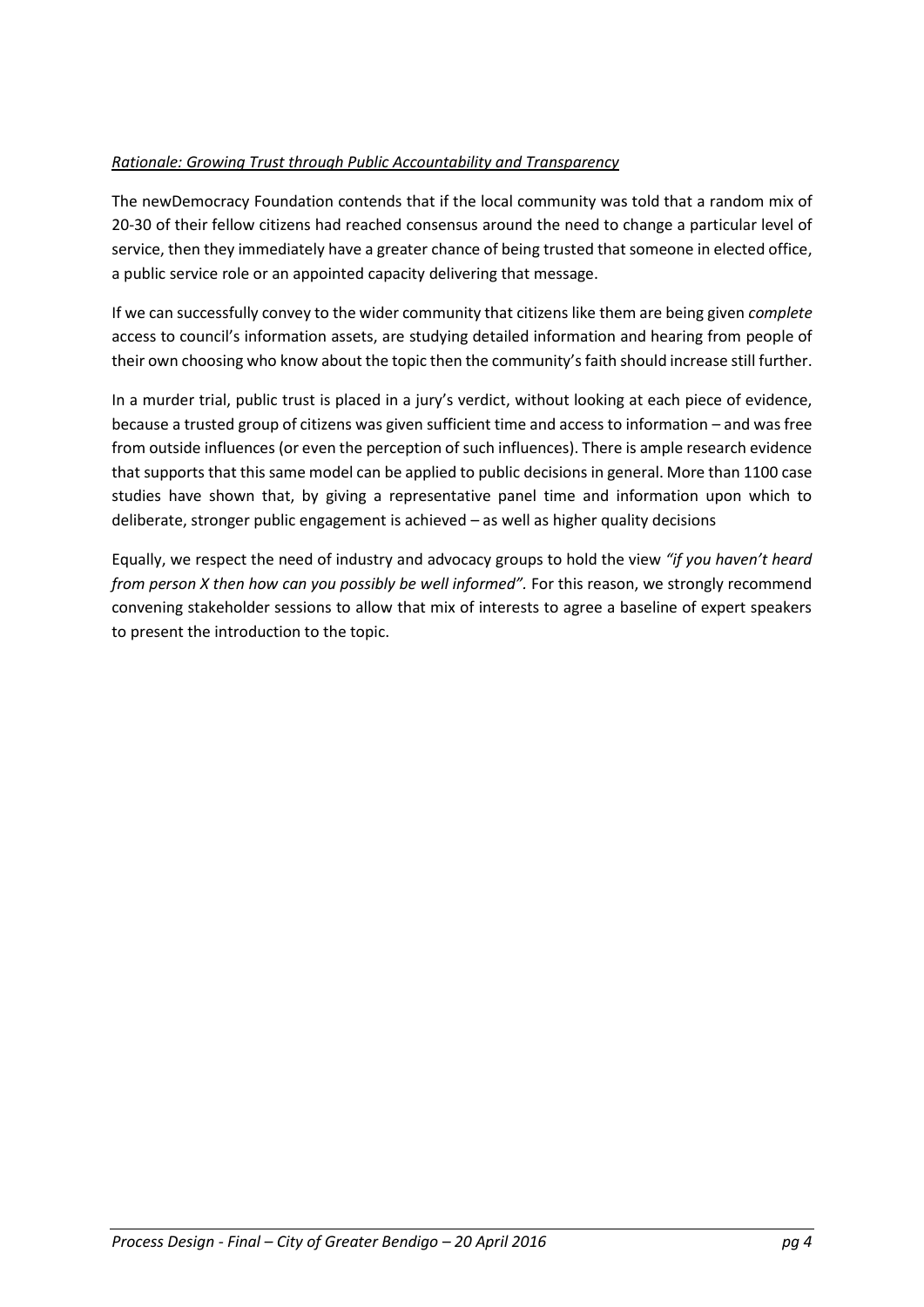#### *Core Methodology – A Funnel of Key Engagement Activities*

A jury process does not exist in isolation: there are many ways citizens like to get involved, and a good way to think of this is as a funnel. Those who drop in to council, those who write letters, have a proposal or use an online tool get the promise that all this feedback will be heard not just by councillors and council staff – but also by a jury of people just like them.

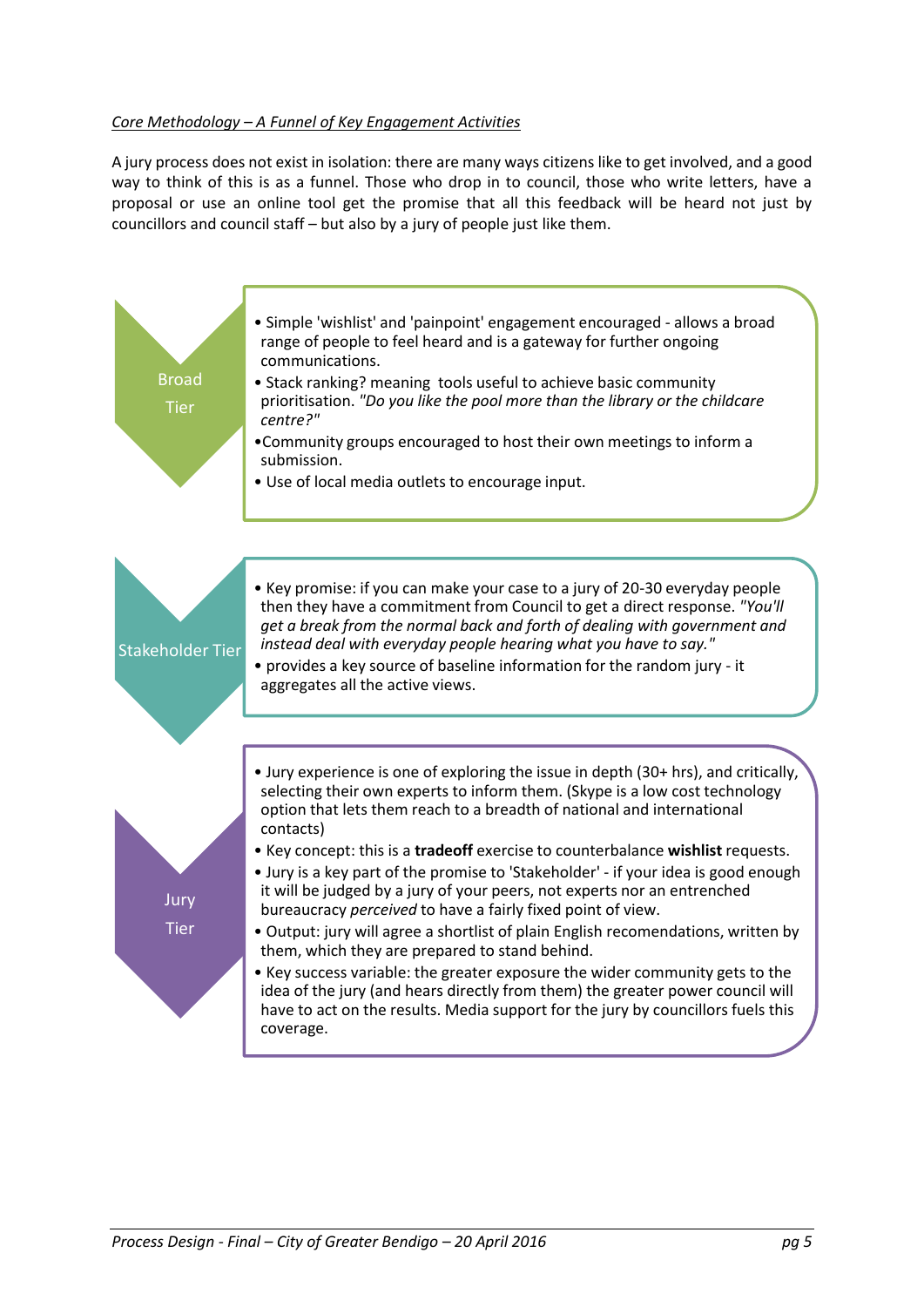Deliberative processes around the world have been extensively adapted and localised. NDF's have tended toward slightly larger numbers of participants with considerably greater amounts of time for in-person meetings (5-6 days spread across three months). The principles of deliberation can be applied in a range of formats and are customised to the topic and the community.

NDF make a conscious decision to pursue a format skewed to in-person meetings and larger number of participants. We value the importance of achieving *"people like me"* descriptive (visual) representativeness while ensuring that sufficient time is spent on the issue and exploring it in enough depth to own the final group decision – a disaster is people 'just raising their hand' to get it over with. Our goal (one achieved in every past project) is that the participants feel so invested in their recommendations that they will take the hard step of standing alongside councillors to advocate for implementation.

| Phase 1               | Agree plan, timings and budget.                                                                                                                                                                                                                                                                                                                                                                                                                                                                                                                                                          |
|-----------------------|------------------------------------------------------------------------------------------------------------------------------------------------------------------------------------------------------------------------------------------------------------------------------------------------------------------------------------------------------------------------------------------------------------------------------------------------------------------------------------------------------------------------------------------------------------------------------------------|
| Until June 2016       | Conduct training workshop with councillors and executive staff.<br>This educational component is a pre-condition of NDF's<br>involvement. (One day, 2-3 hours per audience, to ensure<br>sufficient understanding of process. Content will be repeated for<br>any incoming councillors after the October election).<br>NDF communicate to community stakeholders who we are and<br>role/ value of jury.<br>Stakeholders understand and value opportunity to present their<br>view to this group as well as council directly via submissions.<br>Jury recruitment and pre-reading period. |
| Phase 2               | Jury meeting and deliberation period.                                                                                                                                                                                                                                                                                                                                                                                                                                                                                                                                                    |
| July - late September | This allows sufficient time for council's materials preparation as<br>well as for external stakeholders to understand the process then<br>be able to contribute. "Shared ownership" is a core idea $-$ they<br>should seek to own this as much as council.                                                                                                                                                                                                                                                                                                                               |
|                       | Report will become public but with no expectation of response<br>until new council have had time to review.                                                                                                                                                                                                                                                                                                                                                                                                                                                                              |
| Phase 3               | Incoming Mayor (essential) and councillors meet with Jury to offer                                                                                                                                                                                                                                                                                                                                                                                                                                                                                                                       |
| February              | initial responses, and possibly seek additional clarity in some<br>areas.                                                                                                                                                                                                                                                                                                                                                                                                                                                                                                                |

#### *Alignment and Integration Key Dates for Council*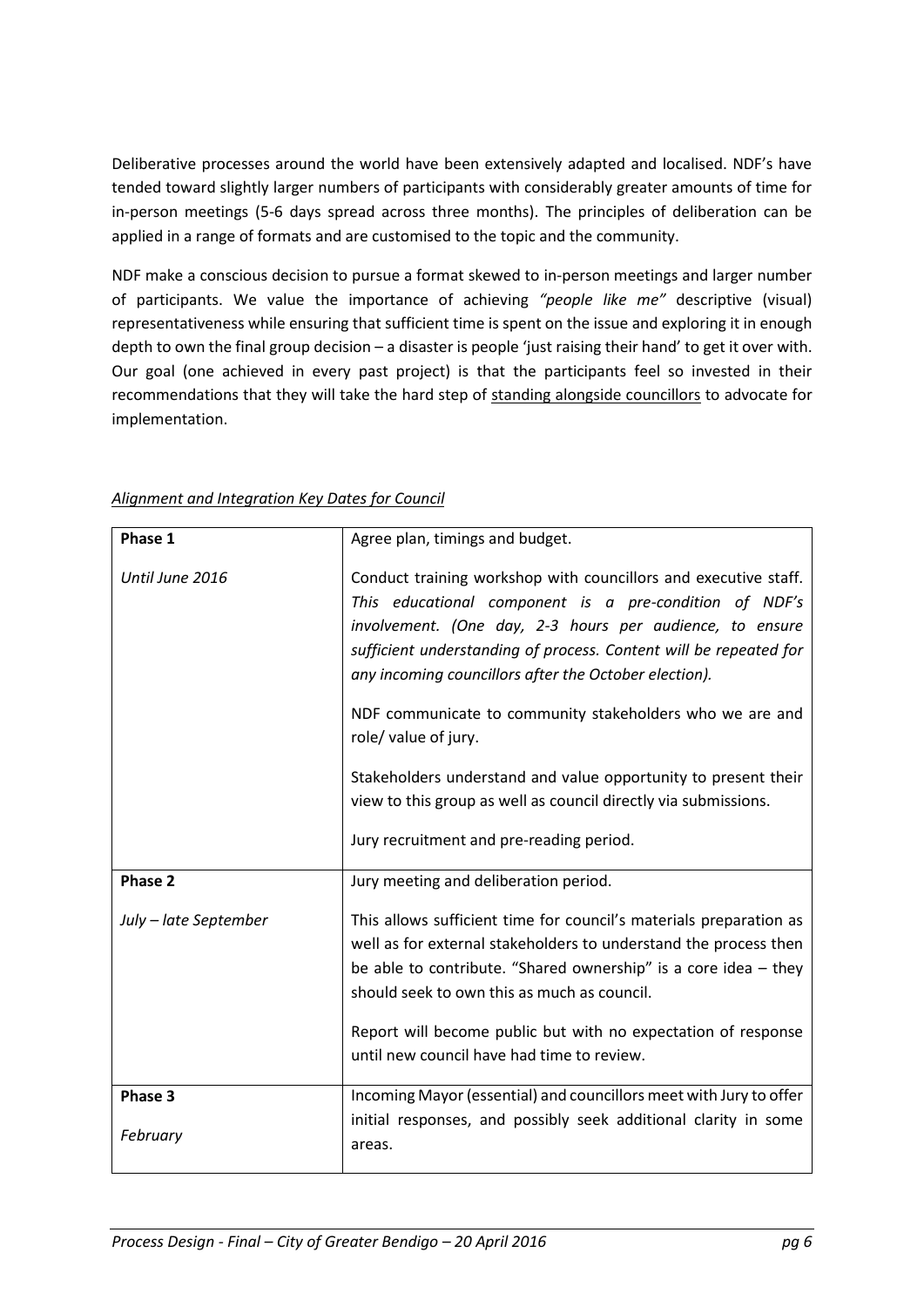| Phase 4    | Formal response to jury recommendations prior to draft release |
|------------|----------------------------------------------------------------|
| March 2017 | of council's plan.                                             |

#### *Selection*

### **We will operate a jury of approximately 24 citizens meeting for a mix of weekdays and weekends across 6 meetings.**

The participant count is slightly fluid to allow for the statistical profile match to the Census to be maintained even if there is a shortfall in a single category. The more citizens can identify with an individual participant and see "people like me" making a decision rather than government "telling them what to do" the greater the chance of success both in enabling a decision and in having the wider community amenable to its content.

There is negligible statistical impact (in confidence level and confidence interval) on representation within that range. It is notable that recent research from Princeton on the 'wisdom of crowds' highlights the greater capacity of small groups rather than large in complex situations (read more: <http://rspb.royalsocietypublishing.org/content/281/1784/20133305> )

In order to achieve a descriptively representative sample, nDF has considered a range of stratification options. Our recommendation is to proceed with only basic variables (age, gender) and leave it to the statistical benefit of randomisation and probability to deliver people across a range of professions, lifestyles, ethnic and cultural backgrounds etc. The household type variable (owner occupier or tenant) is used as an effective surrogate indicator of income and education which may otherwise prove unlikely to be accurately disclosed – and we are particularly mindful of the need to have the broadest possible range of educational backgrounds in the room. Finally, we will stratify by postcode to ensure that at least 15% of participants come from outside the Bendigo urban area

#### *Selection – Operational Detail*

Random selection is the key tool used to identify participants as a means of securing a descriptively representative sample of the community. Stratification will be used to ensure a mix (matched to Census data) by the variables described above. This is not claimed as a "perfect" method, but it delivers a more representative sample than any other community process.

In a comparatively small jury sample, the wider community will clearly see "people like me" in a sample drawn evenly in this way. Descriptively, we will secure people from all walks of life.

We will post invitations to a random sample of 3,000 physical addresses (not billing addresses) drawn from land titles information or named data in the event Council is able to provide access to an appropriate dataset such as the electoral roll (this has proven to be variable/ subject to interpretation). We need to ensure that tenants are reached – in short, the widest possible catchment.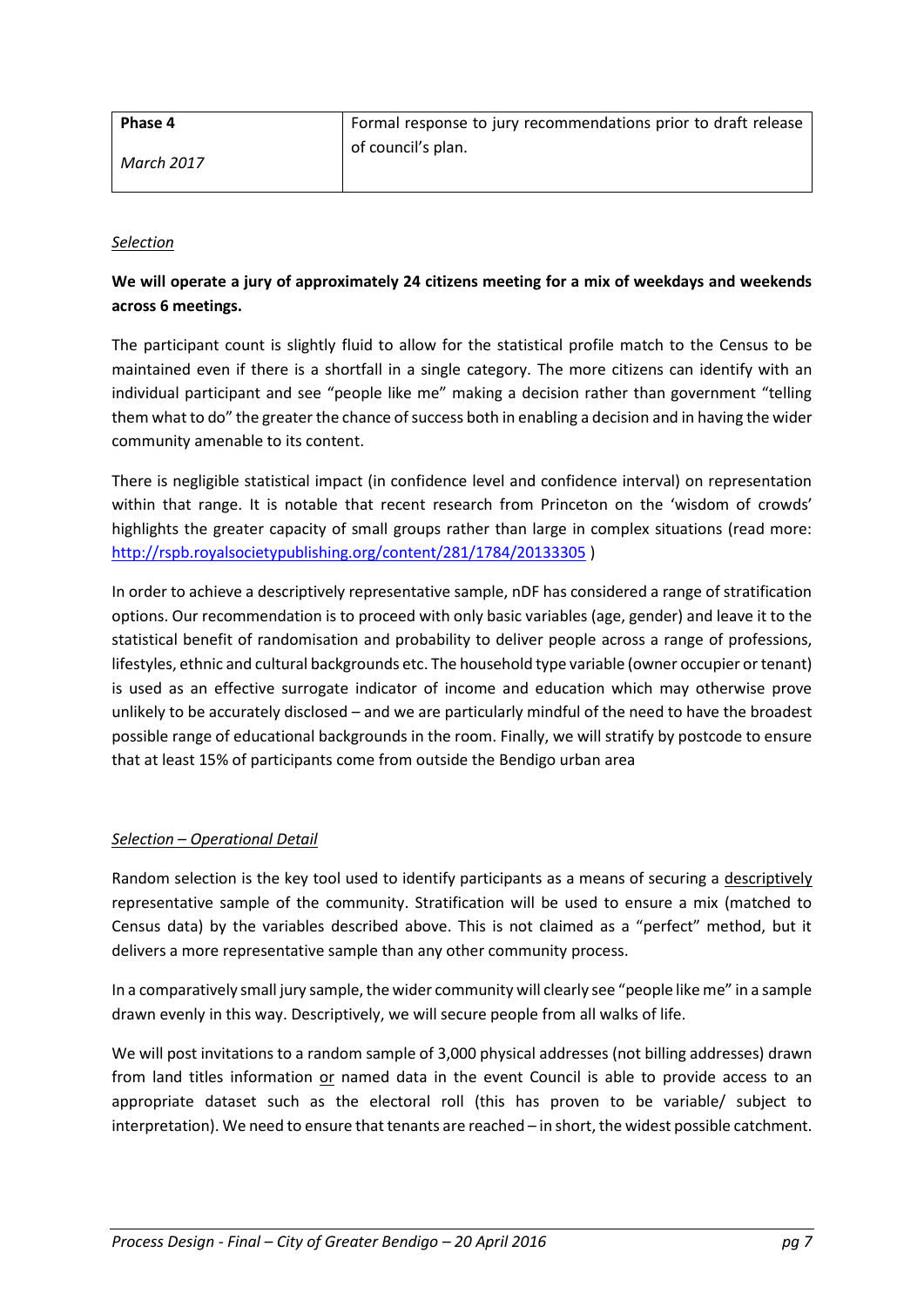Recipients of the invitation will be invited to register electronically with nDF to indicate that they are available for the final selection (as a fallback, we also provide a phone number for people who prefer to contact us to register). We will also provide a telephone based registration option to ensure those without access to electronic means are not excluded. Based on those available, a second round stratified random draw is then conducted which seeks to randomly match to the stratification detail set out above.

The response list is then checked against the original invitation list. NDF has previously used unique security codes on each invitation to prevent the invitations being passed on (defeating the random element), but in practice the simple measure of automatically ensuring addresses registered match to one where we sent an invitation has proven sufficient – it is very easy to call to confirm a registration and ask where they received it if we can see we didn't post one. (We make these calls as occasionally a business owner will receive one at a work address and register from a home address.)

**NDF will not provide any juror information to Council** (personal or contact details). Public cynicism around potential "vetting" is sufficiently high that our goal of public trust is threatened by any perception that lists are reviewed. Council will meet the participants for the first time on the first day of the jury.

Just as in juries payment of per diems is **strongly** advised so as to avoid excluding participants who may find this a hardship: this is proposed as \$400 per participant in total.

Invitations will clearly note that this payment will be made for time, and that meals are provided.

Invitations should come from the Mayor and Council to emphasise to potential participants the likely importance and impact of their involvement in the task. We emphasise the newDemocracy name to note the independence of a selection process which is outside the control of government. They will explain the process and ask the recipient to decide to confirm availability for selection.

From the positive responses, a sample is drawn electronically based on the pre-agreed stratification goals referred to above. The aim is to achieve a group descriptively representative of the community even if one subset of the community responds disproportionately to the initial invitation. The key measure of success is partly subjective: do council, elected representatives, the wider community and the media see a group that looks like who they see in their daily lives?

The sample drawn is contacted by email seeking a confirmation in writing from the participant, and NDF also contacts each participant twice by phone prior to the first meeting to build a personal commitment to participating: once underway we can't backfill for non-attendees so those selected need to feel sufficiently engaged to attend on the first day regardless of other circumstances.

### *Stakeholder Involvement*

The stakeholder tier which underpins the jury session will commence with an earlier session of stakeholders and interest groups *spanning the full spectrum of views* to allow them to be briefed in detail on the process and interrogate our methodology (and neutrality): this is essential to building confidence in the process.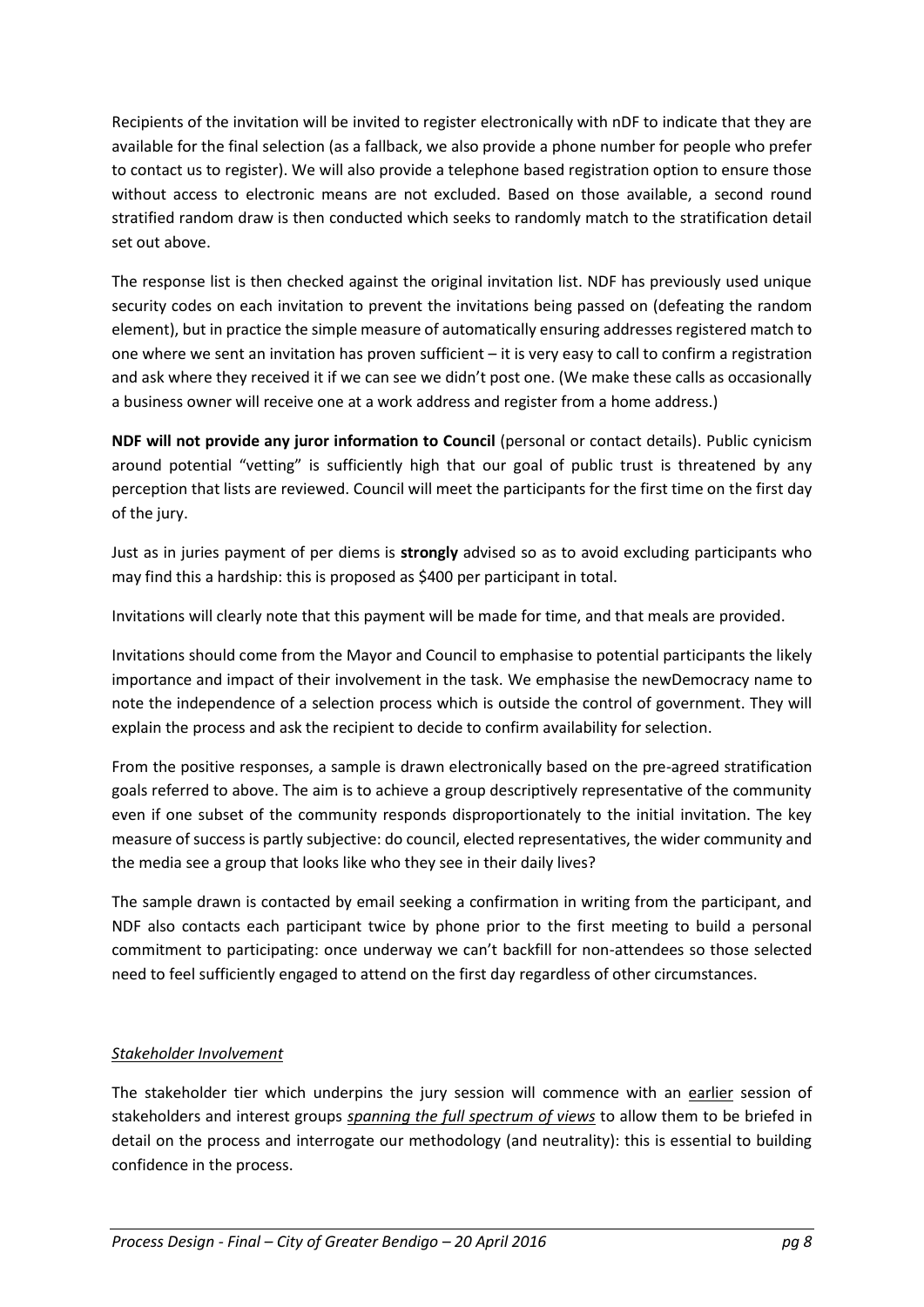To be blunt: the more people attend this first session the greater the likelihood of trust and adoption. People trust that which they have had a chance to see firsthand, and this is borne out by a UTS research finding on an earlier NDF project with City of Sydney and the Premier's Office. Stakeholders who came to the first session grew in trust of government: those who remained absent actually became more hostile to government and the jury concept (rather than remain neutral).

It is proposed that this group would be given the opportunity to prepare written/ video materials for the citizens' jury **and** to work together to agree on a number of the panel of experts the jurors should be exposed to in the first two sessions. This is designed to address the obvious, simple criticism *"if you haven't heard from person X, how can the process be well informed?"* (This emerged from the above research report following the process conducted with the City of Sydney and NSW Premiers' Office).

In addition to the process above, the successful facilitator will be strongly encouraged to include a specific Speed Dialogue session to open the jury process. This allows for key stakeholders from industry, advocacy and community to present their views and engage in Q&A in an 8-10 person twoway conversational setting. The use of speed dialogue (small groups rotating among all participants for ~5-8 minutes each) encourages the sharing of a wide range of perspectives and experiences and a high volume of juror questioning which accelerates their learning and understanding. Equally importantly, the two way exchange increases trust for all parties who see a jury that really is representative of their community and is asking insightful questions.

#### *Preparation and Information Process*

Information and judgement are required in equal parts to reach decisions. newDemocracy advocates these processes because the judgement of random samples (or mini-publics) has been shown to achieve very high levels of public trust because they are non-partisan. It is thus imperative that the method of provision of information to the policy jury does not erode that trust.

There is no such thing as "perfectly impartial" information: the facilitator will explain to the participants that *all* sources have a point of view and that some bias is inevitable. Deliberation gives them the time to identify this and provide balance. It is the jury's own diversity that is the most effective counterbalance to bias (real and perceived).

There are three key sources of information to inform the deliberations:

1. A baseline information kit provided by council. This is a plain English exercise in **candidly describing** – and where possible **mapping** – the status quo *and* any problem areas as council sees it, and also the 'levers' available for taking action.

This *cannot* be a brochure. Shallow materials simply push the citizens' questions later in the meeting schedule and skew the allocated time more toward information collection rather than assessment, deliberation and discussion of the materials. Where there is doubt, council is strongly advised to miss on the side of too much detail rather than too little. (Samples from previous projects can be provided on request. Briefing books are commonly 90-120 pages.)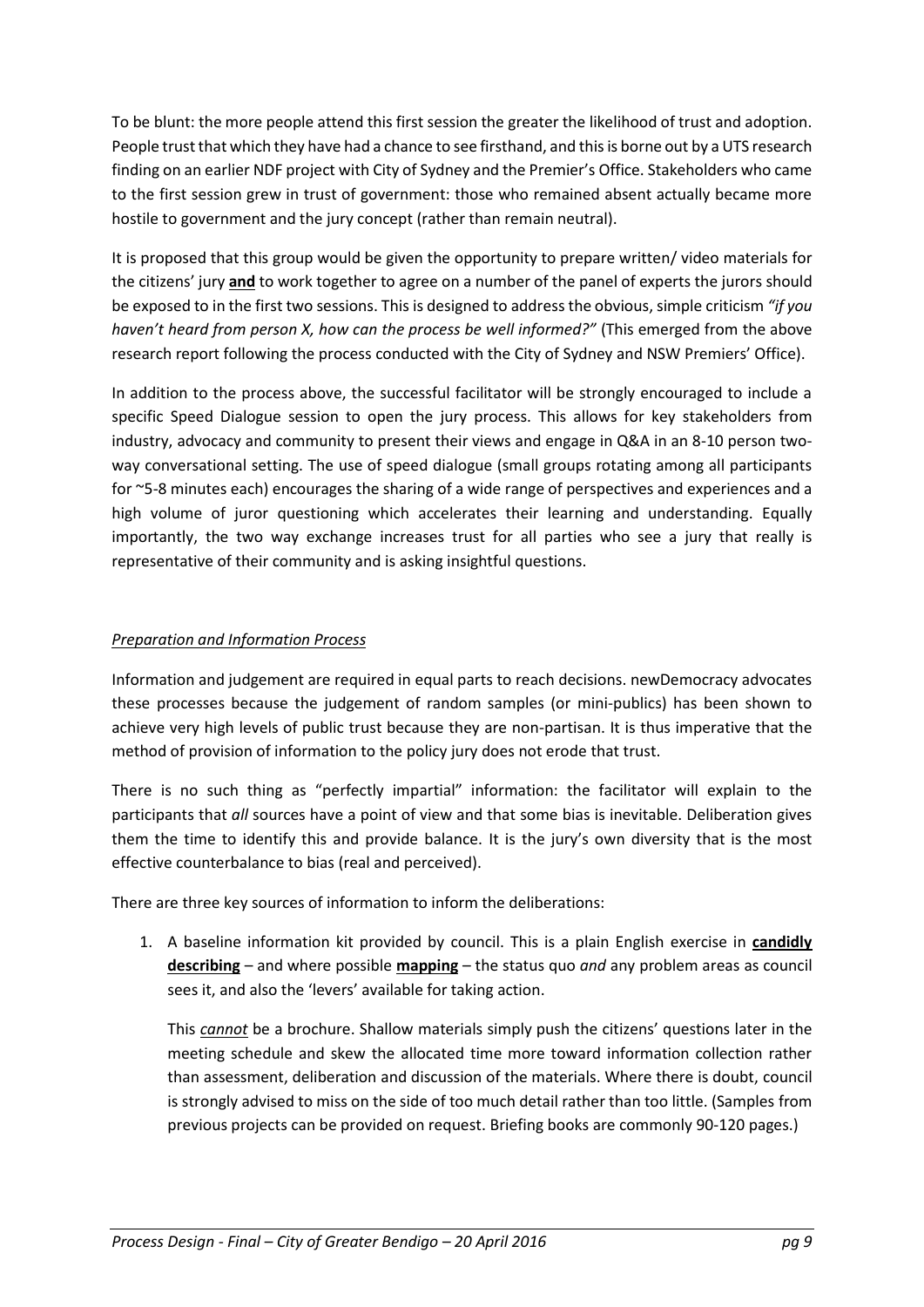Council is entitled to "present a view". All parties always have a view: our recommendation is not to obscure this in faux neutrality, but to clearly differentiate the purely factual component from the subjective. Please note that individual councillors should feel free to present a view as well, and this is done through the submissions process.

- 2. Submissions from active stakeholders and interest groups will provide a complementary set of information to round out perspectives on the topic. These are to be provided unedited (bar redacting of contact details for individuals, and where this occurs NDF will note an edit has occurred), and should be made public in chronological order to avoid a perception of bias which comes with other forms of categorisation – i.e. do not imply one submission is "better" or "more important" or cluster *Proposal A* ahead of *Proposal B*.
- 3. Responses to juror questions. Central to the open, non-leading nature of what we do is to simply ask participants *"What do you need to know and who do you trust to inform you?*". Some of these will be questions of fact to be responded to by council with supporting primary sources. Others will require NDF to source the person specified by the jury. Facilitators and NDF ensure there is no ambiguity (and thus room for subjectivity) in these requests.

#### *What Does the Citizens' Jury Decide?*

It is of central importance that the limit of the group's decision-making authority is pre-agreed and clearly conveyed. This must be expressed simply, broadly and openly so as not to be interpreted as directing a particular decision. It will serve to focus their discussions.

It is proposed that the remit of the panel is to reach agreement on a recommended approach to the following:

#### **What should Council spend our money on to shape the community's future?".**

In terms of authority, it is proposed that:

### *The unedited recommendations of the jury will be published by Council.*

### *A response to your recommendations will be given in person by the incoming Mayor and Councillors.*

#### *A detailed written response to your recommendations will be provided by March 2017.*

In short, this needs to pass the test of being the single best offer to participate in a shared public decision that a citizen can ever expect to receive - and this is central to the very high positive response rates we are able to achieve for jury invitations of this type.

#### *What Constitutes a Decision?*

In order to shift the public mindset from adversarial, two-party, either/or contests and convey a message of broad-based support for the recommendations, NDF recommends an 80% supermajority be required for a final decision from the jury. In practice, citizens' juries tend to reach consensus (or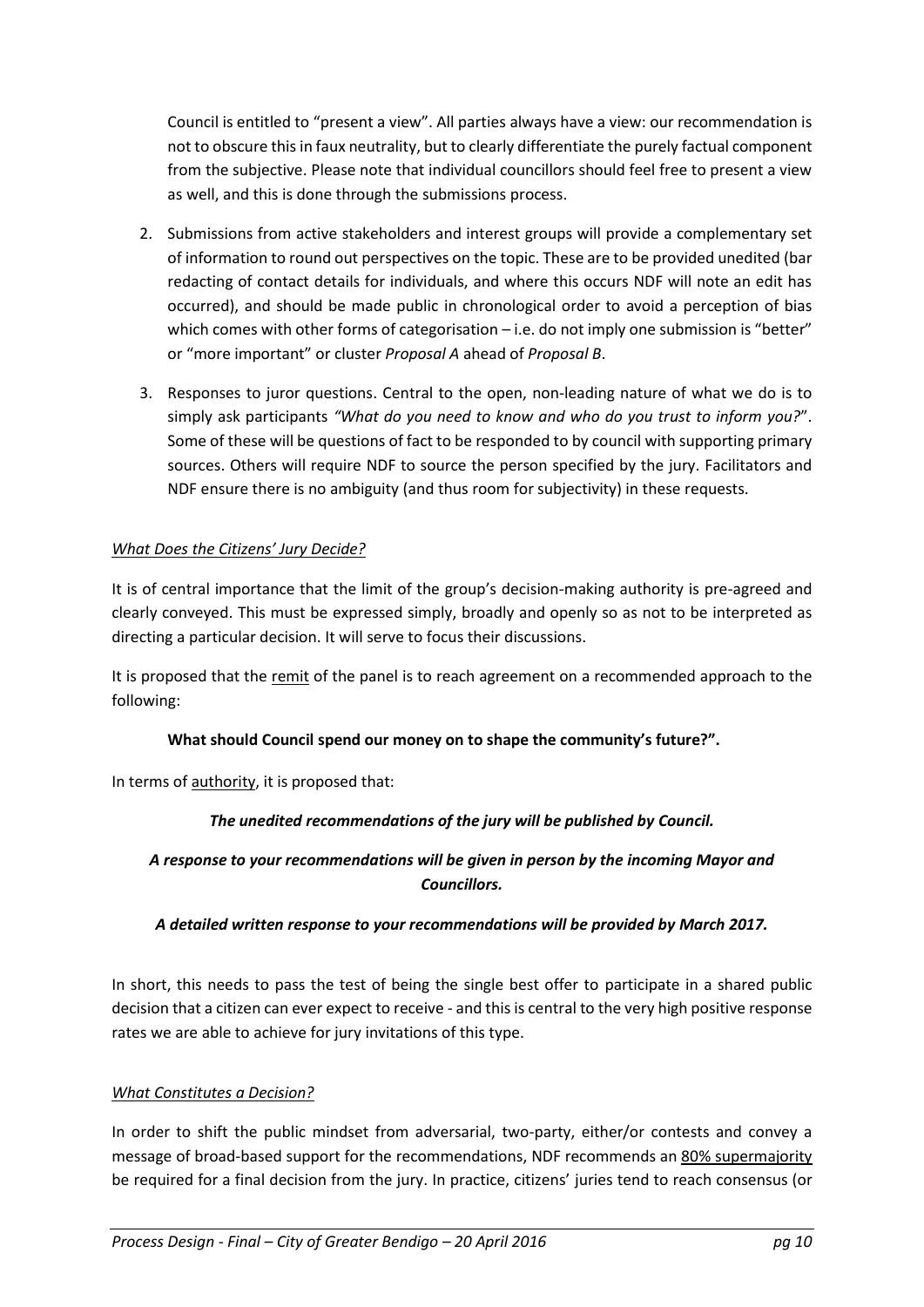group consent) positions, with minority voices included in any report; they rarely need to go to a vote. Decisions are frequently unanimous.

Facilitators are advised to note the value of recording dissenting views (minority reports) in recommendations as the objective is to most accurately reflect the view of the room. For example:

*Recommendation: we should go outside in the sun.*

*Minority view: 8% of the room were of the view we should not go out in the middle of the day but other times were fine.*

The addition of the minority view serves to create a statement that more of the room can agree accurately reflects the discussion, however, the core recommendation always needs to have 80% support.

#### *Core Operations*

Skilled facilitators, experienced with deliberative methods, will be required.

The newDemocracy Foundation will operate the jury selection process to ensure there is the highest public confidence in the rigour and independence of the randomisation of invitations (and by extension as to why a given individual was not selected). As we have experienced in other processes, the public will accept our 'rejection' far more easily than if this is required to come from government, as principal.

NDF maintains ongoing oversight and also manages speaker recruitment. A dedicated project management liaison within council is essential.

Subject to discussion with council, provision could be made for a short tour which allows citizens to gain a firsthand appreciation for the differing communities and assets outside the urban centre.

#### *Media Role*

The role of the media in supplying information about the exercise is crucial. We have noted in other processes that the community should have the chance to see and identify with the people involved: an evoked response of *"people like me made the decision"* will see the recommendation earn widespread trust.

It is critically important that the Mayor and a cross section of councillors visibly endorse the process *at the outset before any results are known*. Prior projects demonstrate that those willing to take the risk at the outset of very publicly agreeing to listen to any result earn greater scope for action when the recommendations are presented.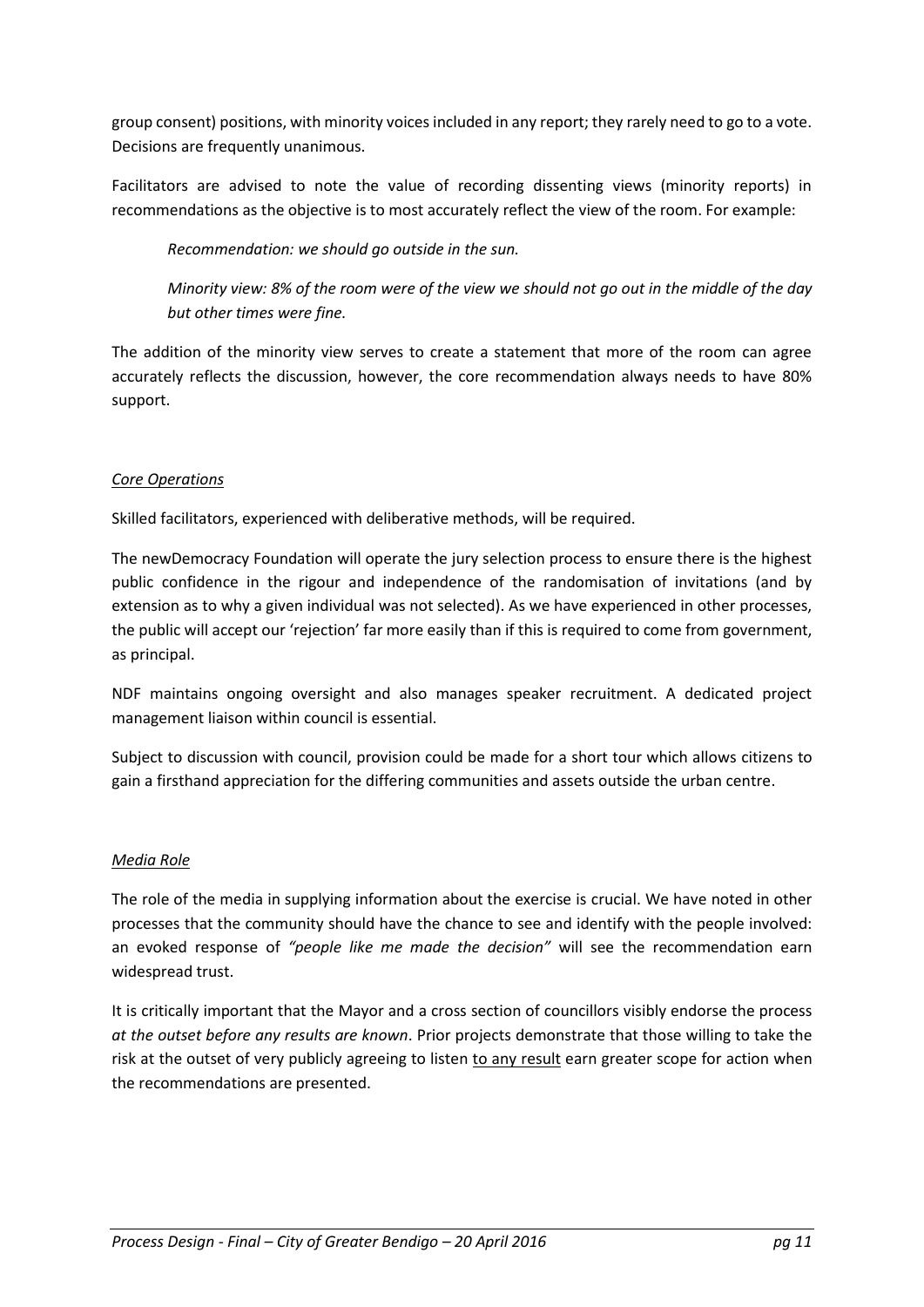#### *Costing Estimate/ Outline*

*[This section should be redacted for the facilitator RFQ process and reinstated at the conclusion of procurement as part of NDF's full disclosure of project design and methodology]*

Key cost areas within the direct NDF scope of responsibilities are outlined below. Where these costs are incurred by NDF we only seek actual cost recovery and original invoicing will be supplied. Our preference is for costs to be handled directly by council wherever possible.

a. Printing and postage estimated at  $$5,600$  (3,000 pieces).

b. Database access costs nil (council GIS or electoral roll).

c. Participant per diems (24 x \$400 pp) of \$9,600

d. Facilitator (1 person is sufficient, plus planning and preparation days) of \$35,000

e. Catering (26 x 6 days x \$50pppd) of \$7,800

f. Licensing of online discussion tools and moderation: assuming access to existing tool (BangTheTable or equivalent).

g. Provision should be made within the budget for a reasonable level of expenses for nDF representatives (air, accomm, car hire): estimated at \$5,000.

h. Costs for stakeholder briefings are embedded in items (d) and (g)

i. Venues (with AV capability) are assumed to be available in council buildings.

Items a-i amount to **\$63,000.** All figures ex GST.

Process design, selection administration, advisory and oversight will be provided by the Foundation on the cost recovery basis included in point 'k' below.

As a research institute the Foundation requests:

j. that Council contributes to a research fund which will capture what is learned through the innovation process up to the value of **\$10,000**. As part of our ATO compliance, the topic of research will be set by the Research Committee of The newDemocracy Foundation.

k. that a services grant of **\$25,000** is made to the newDemocracy Fund which contributes to the operation of the Foundation and to the future of improving democracy in Australia.

These research items amount to an additional **\$35,000.** The total estimated project cost is thus **\$98,000**.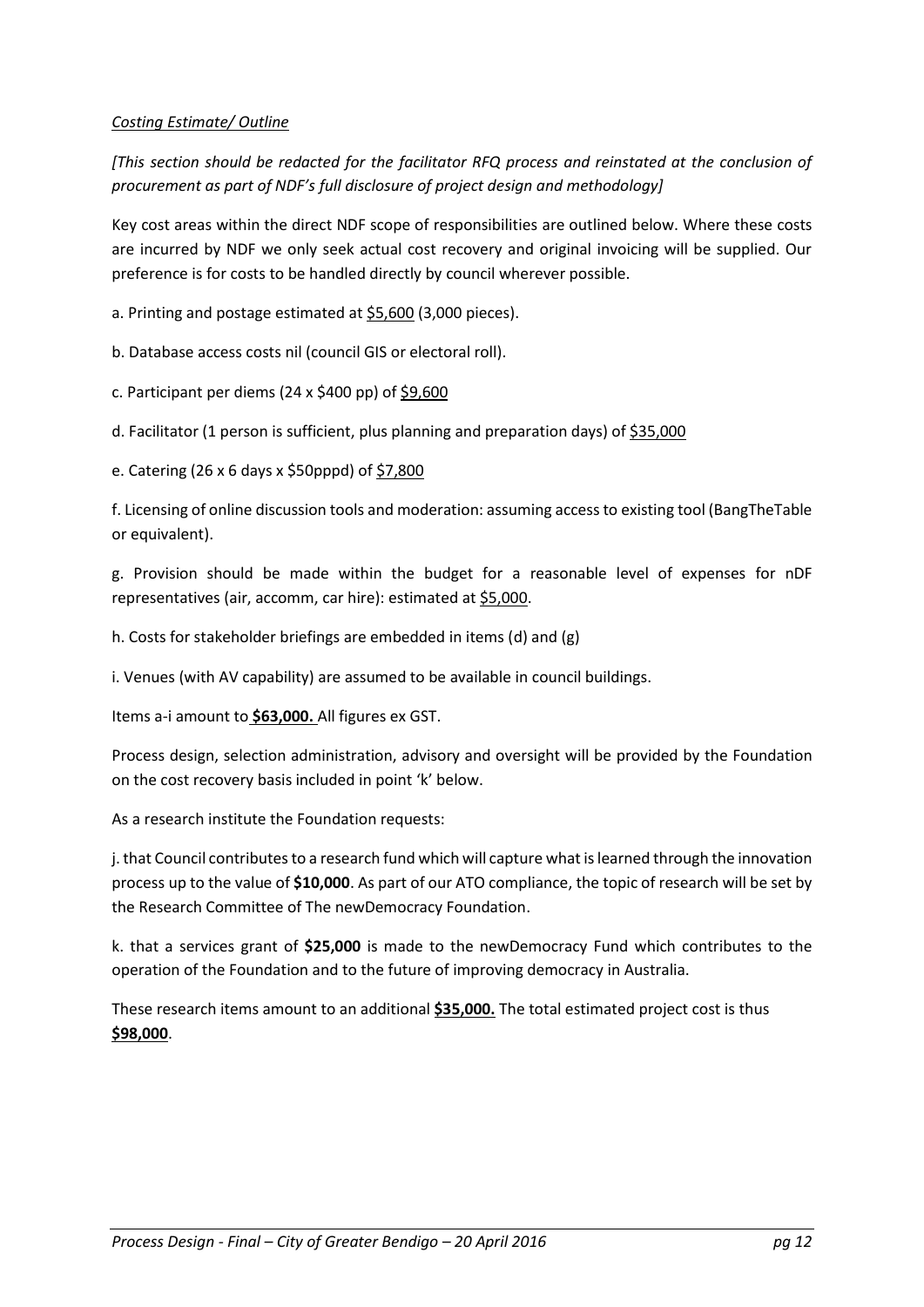#### *Key Issues to be managed:*

- $\triangleright$  Mayor and Councillors reach agreement as to process most specifically and explicitly the remit and authority, as once announced this cannot be changed, and the requirement for Councillors and staff to participate in a training workshop.
- $\triangleright$  Interface with internal subject matter experts to generate high quality baseline information kit.
- $\triangleright$  Active engagement of stakeholder contributors for briefing and submissions.
- Local media briefing: goal is an explanatory feature about "innovating in doing government" rather than a sole (narrow) focus on topic alone.
- $\triangleright$  Allocation of responsibilities for communications task (this is also an education campaign for the broader community for a new concept, and needs to be approached as such).
- $\triangleright$  Early securing of venues.
- $\triangleright$  Early recruitment of facilitator, and facilitator's review and contribution to this process design at an early stage.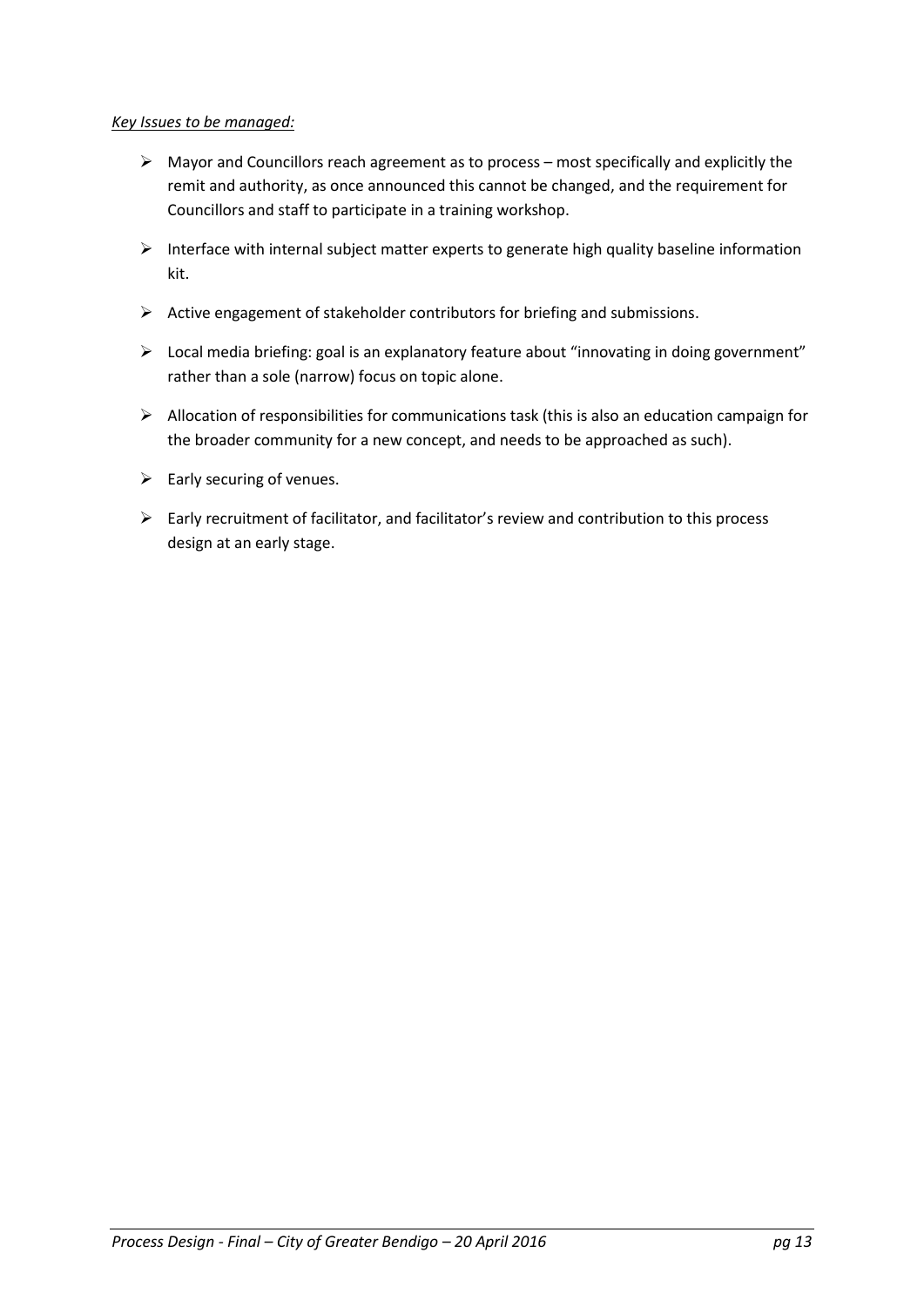#### TIMELINE FOR 2016 JURY PROCESS:

## CITY OF GREATER BENDIGO **PROJECT: A SUBSTANTIVE ROLE FOR THE COMMUNITY**

## WHAT SHOULD COUNCIL SPEND OUR MONEY ON TO SHAPE THE COMMUNITY'S FUTURE?".

*The unedited recommendations of the jury will be published by Council.*

*A response to your recommendations will be given in person by the incoming Mayor and Councillors.*

*A detailed written response to your recommendations will be provided by March 2017.* 

#### . *The Citizens' Jury is tasked with making make specific, measurable and actionable requests.*

| Kickoff     | Council, nDF and partners preparatory planning session.                                       |
|-------------|-----------------------------------------------------------------------------------------------|
|             | Key topics:                                                                                   |
| March/April | $\triangleright$ Identify required background materials and expert/ contributor               |
| 2016        | program for inclusion. Agree document co-ordinator and delivery                               |
|             | date.                                                                                         |
|             | Identify key council speaker or nominee for "set the scene"<br>$\blacktriangleright$          |
|             | opening presentation on Day 1: this is a key role.                                            |
|             | Single point of contact council Project Manager.<br>➤                                         |
|             | $\triangleright$ List stakeholder communication targets for submissions and                   |
|             | contributions (interest group involvement).                                                   |
|             | Identify critical media partners and seek early briefing.<br>➤                                |
|             | $\triangleright$ Revise/ amend/ review these program dates and goals.                         |
|             | Agree media and communications protocols - how we work<br>➤                                   |
|             | together. ("Managing independence")                                                           |
|             | $\triangleright$ Final budget approval by all parties.                                        |
|             | Finalise date specifics - check for major event clashes.<br>➤                                 |
|             | $\triangleright$ Finalise venue bookings.                                                     |
|             | Dataset confirmed and supplied.<br>➤                                                          |
| April       | Selection of online platform services - Apr 12th.                                             |
|             |                                                                                               |
|             | Councillor and key staff training workshops - mid April (afternoon, 3hrs<br>per audience)     |
|             |                                                                                               |
|             | Deadline for recruitment and briefing of independent, skilled lead                            |
|             | facilitator $-\text{April 8}^{\text{th}}$ (this document and 3-way briefing call or in-person |
|             | mtg)                                                                                          |
|             |                                                                                               |
| May         | Media briefing (date tbc), invitation to stakeholder briefings (week 1                        |
|             | invitations) and call for submissions commence (week 3 May)                                   |
|             |                                                                                               |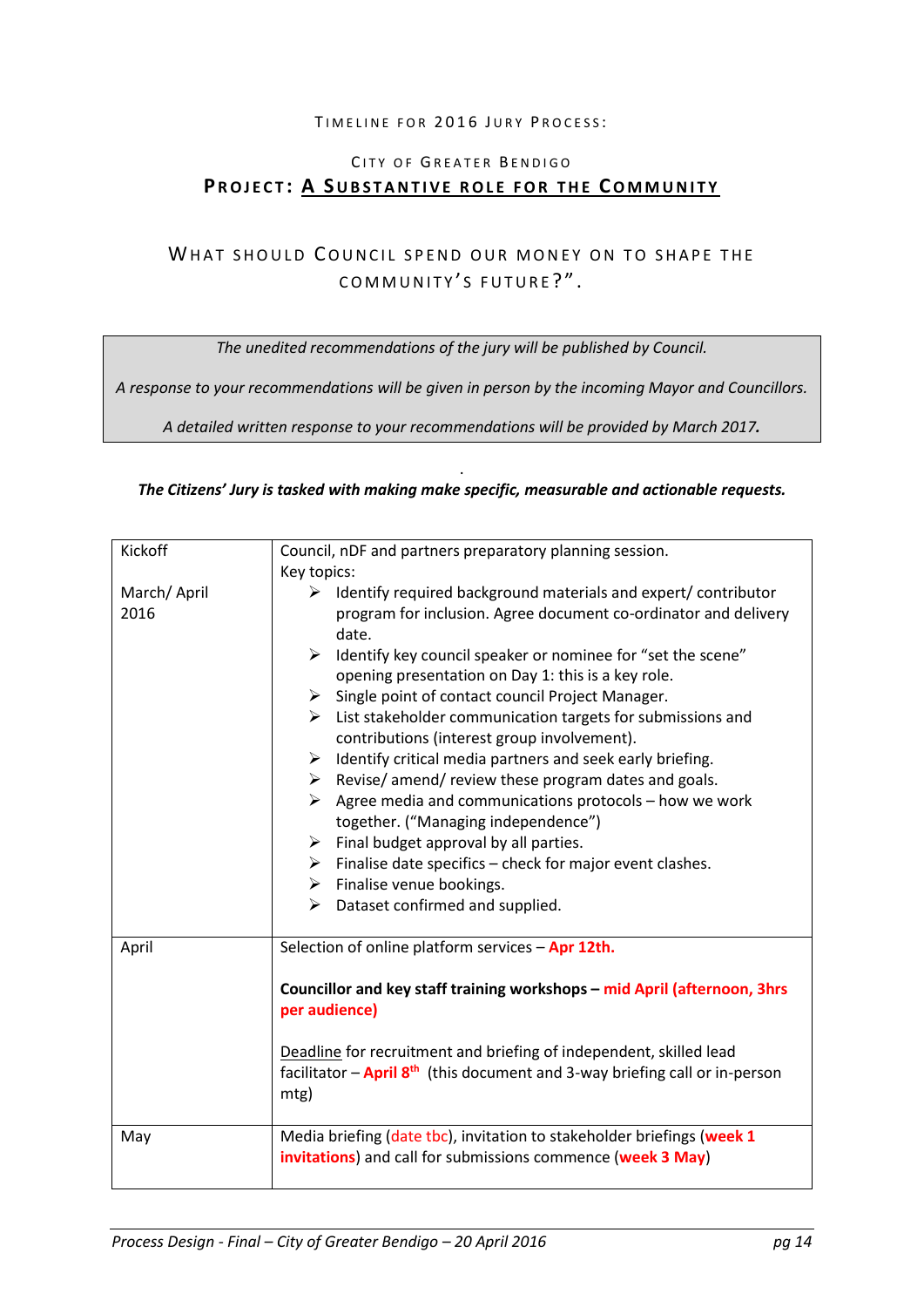|                    | Stakeholder briefing sessions end May (offer three sessions at different<br>time slots on one day)                                                           |
|--------------------|--------------------------------------------------------------------------------------------------------------------------------------------------------------|
|                    |                                                                                                                                                              |
|                    | (Note at announcement submissions accepted until second Jury meeting<br>mid July 2016.                                                                       |
|                    | Printed invitations designed and approved Monday May 2 <sup>nd</sup><br>(explore alternative recruitment options if locally suitable - discuss with          |
|                    | Prue)                                                                                                                                                        |
|                    | Printed invitation posted Friday May 6 <sup>th **</sup> watch for shifting Federal                                                                           |
|                    | <b>Budget date as indicator of election dates before sending **</b>                                                                                          |
|                    | RSVP final close (soft date) Friday May 27 <sup>th</sup>                                                                                                     |
| <b>Mid March</b>   | First round selection to secure jury representatives. (Complete by Friday<br>June $3^{\text{rd}}$ )                                                          |
|                    | Seeking approx. 26 citizens (24 plus reserves).                                                                                                              |
|                    | $\triangleright$ Email explanation of commitment required: attendance at all<br>elements of process, active (and measured) reading and discussion<br>online. |
|                    | $\triangleright$ Stratified random sample to deliver descriptive match to                                                                                    |
|                    | community (NDF to provide technology/ expertise and to call each<br>selected participant).                                                                   |
|                    | N.B. List of attendees will not be provided to council as part of                                                                                            |
|                    | neutrality promise. Cynics will suggest these people are handpicked<br>favorites of government: the best counter argument is to                              |
|                    | encourage an FOI request which returns zero contact with this jury.                                                                                          |
|                    |                                                                                                                                                              |
|                    | Online environment/ forum tested and loaded with submissions.<br>➤                                                                                           |
|                    | Council ready to provide final Information Baseline kit (online and hard<br>➤<br>copy) Week 1 June                                                           |
| Week 1 June        | Finalisation of Jury. Provision of welcome kit of materials (via email, and                                                                                  |
|                    | on request by hard copy in post/ pickup).                                                                                                                    |
|                    |                                                                                                                                                              |
| Online Step 1      | <b>Immersion, Familiarisation &amp; Norms</b><br>Invitation to register for online reading tool - provision of log in<br>➤                                   |
| <b>Week 2 June</b> | details on email and companion reminder SMS.                                                                                                                 |
|                    | Pre-load with names and email addresses to smooth entry point.<br>➤                                                                                          |
| 15-30 minutes      | $\triangleright$ Simple first exercise "Say hello and tell us a little about yourself"                                                                       |
|                    | Starting point survey: measure initial attitudes, preconceptions<br>➤<br>and beliefs. Transformation/ change in viewpoint is worthy of                       |
|                    | measurement.                                                                                                                                                 |
|                    | Checkpoint: how many have successfully logged in and posted<br>➤<br>comment                                                                                  |
| Online Step 2      | <b>Read, Share and Question</b>                                                                                                                              |
|                    | Open up new forum/ discussion topic.                                                                                                                         |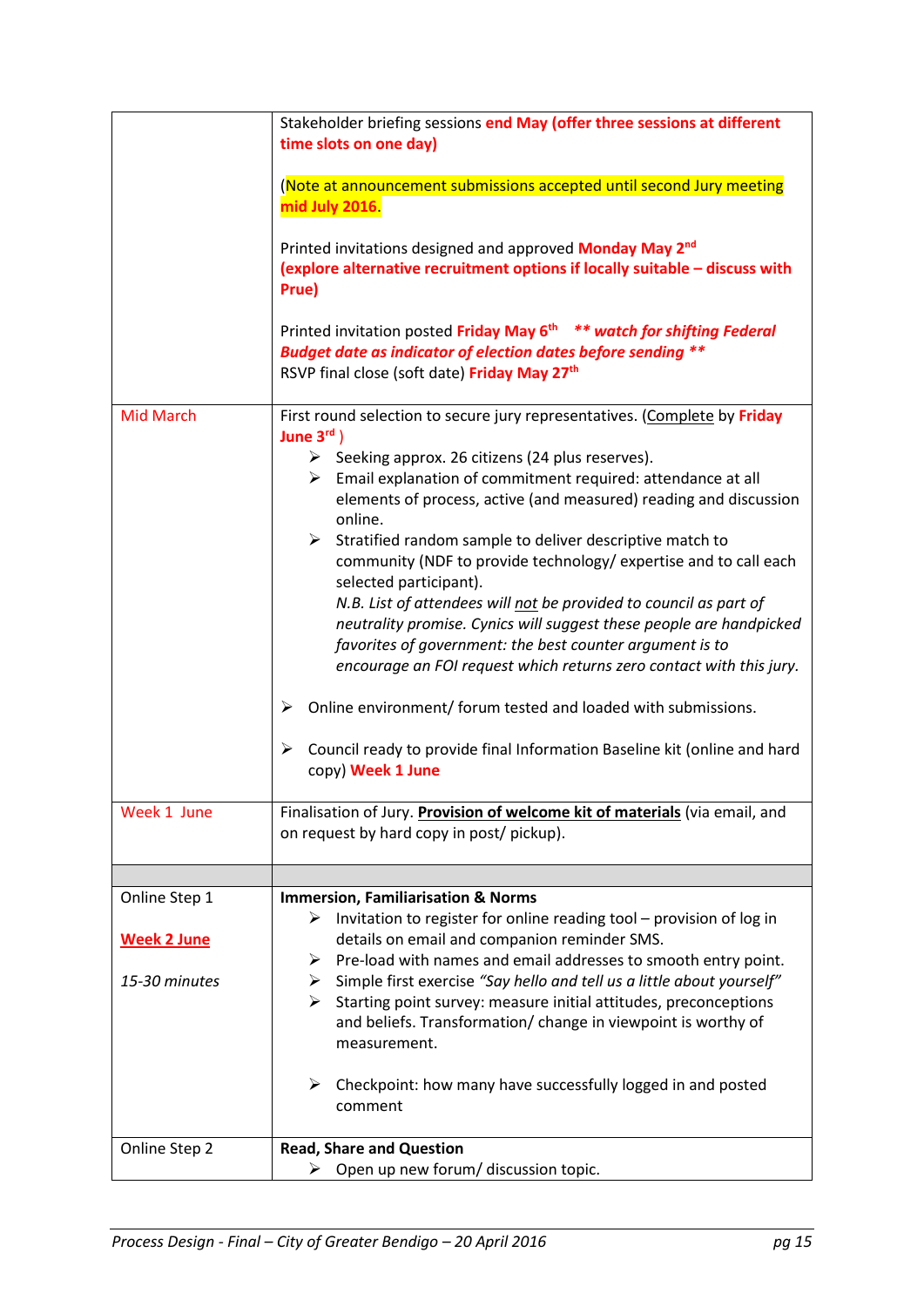| <b>Week 3 June</b>                         |                                                                                                                                                                                                                                                           |
|--------------------------------------------|-----------------------------------------------------------------------------------------------------------------------------------------------------------------------------------------------------------------------------------------------------------|
| 2-5 hours reading                          | ≻<br>Focus question: What two things did you find most surprising or<br>interesting when you read Council's information kit? What did you<br>learn that you would like to share with the group?                                                           |
| 30 min posting time.                       | Focus question: Who could we ask for help to better inform us?<br>$\blacktriangleright$                                                                                                                                                                   |
| 30 min read posts.                         | What is it we need to know, and who do we trust to give us a fair<br>answer?                                                                                                                                                                              |
| Day 1                                      | Opening day: The First Deliberation- The Learning Phase                                                                                                                                                                                                   |
| <b>Saturday July 9th</b>                   | $\triangleright$ Introduction of the topic upon which they will deliberate:<br>understanding remit and authority. Explanation of influence and<br>context: what will be done with the results the Jury produces.                                          |
| (Full day required)                        | Introduction of the process, and its precedents; understanding the<br>≻<br>inevitability of bias & importance of constructive, critical                                                                                                                   |
| <b>Watch for election</b>                  | thinking/doing.                                                                                                                                                                                                                                           |
| date. Amend for                            | Agreement on Jury guidelines for participation.<br>➤                                                                                                                                                                                                      |
| clash.                                     | Key content: Panel sessions with up to 8 expert speakers agreed by<br>➤<br>stakeholders.                                                                                                                                                                  |
|                                            | $\triangleright$ "Landscape Session" from council staff- an introduction to the                                                                                                                                                                           |
|                                            | range of council's services and hard issues.                                                                                                                                                                                                              |
|                                            | Key deliverable: Jury to identify speakers and information sought<br>≻<br>for future assemblies.                                                                                                                                                          |
|                                            | Welcome from Mayor and a cross section of councillors strongly<br>recommended if possible. (9-10am)                                                                                                                                                       |
| Day 2                                      | The Second Deliberation - Understanding and Immersion                                                                                                                                                                                                     |
| <b>Thursday July 28th</b>                  | Jury will still be exploring content from background materials and 'learning<br>what they don't know' to generate further requests for information and<br>expertise.                                                                                      |
| (evening session                           |                                                                                                                                                                                                                                                           |
| $5:30-9:00$ pm –<br>discuss local          | Extensive involvement of third party speakers requested by the jury.                                                                                                                                                                                      |
| context)                                   | Ongoing online discourse among the panellists is encouraged during the<br>"away" period.                                                                                                                                                                  |
|                                            | Purpose of meeting is to continue broadening of the topic rather than a<br>rush to solutions.                                                                                                                                                             |
| Day 3                                      | The Third Deliberation - Focus                                                                                                                                                                                                                            |
| <b>Thursday August</b><br>$11^{\text{th}}$ | Early clustering of major ideas and any clear "in/out" decisions<br>commences. No templates or pre-written content is provided - it is<br>important they start from a blank sheet of paper rather than endorsing a<br>Draft document produced by Council. |
| (evening session<br>5:30-9:00pm)           | Further speakers requested by jury, and potentially a technical session (i.e.<br>what is legally possible), are likely at this meeting. A panel discussion may<br>be scheduled to maximise knowledge/ perspective sharing opportunity.                    |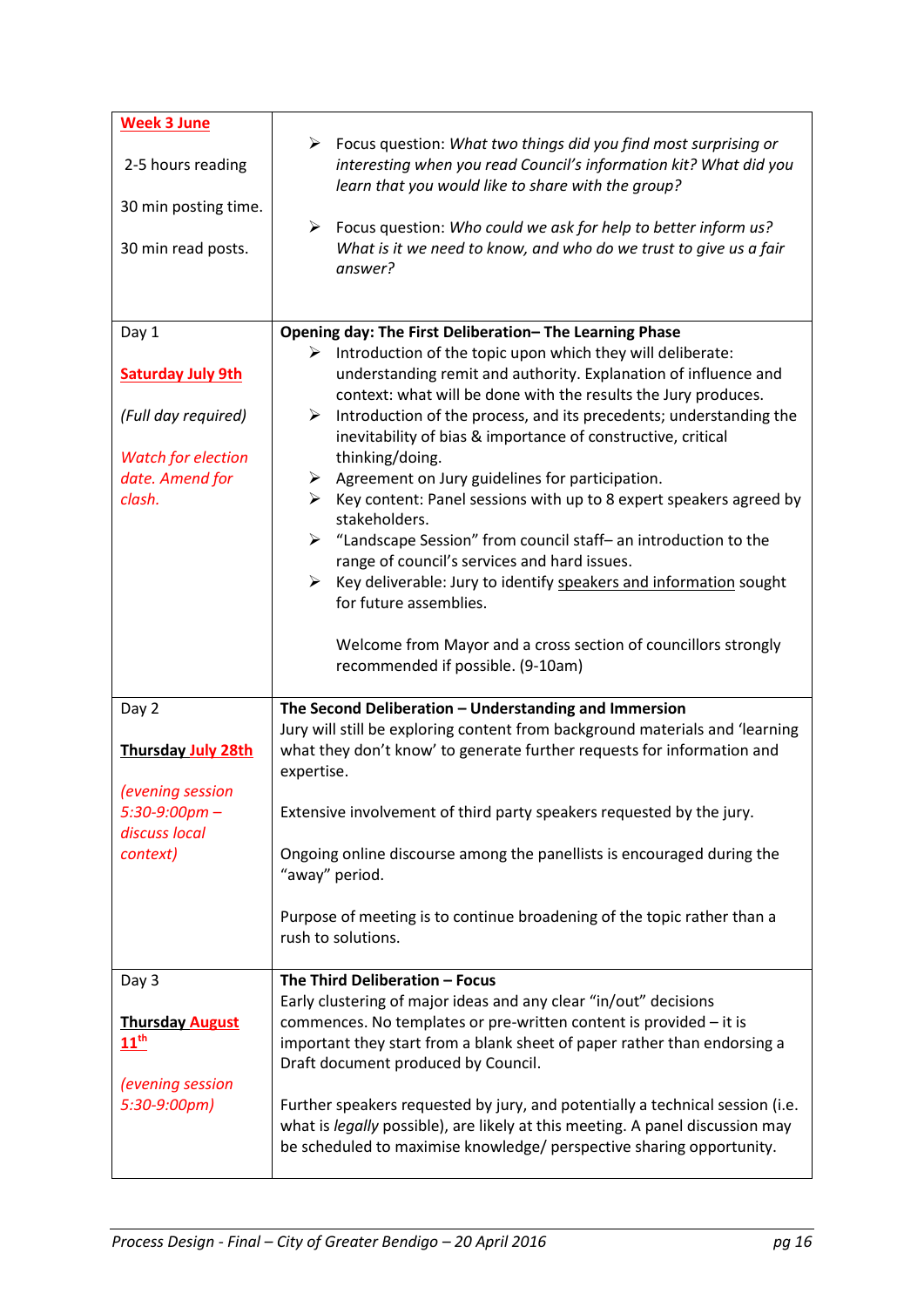|                                                                                             | Three key checkpoint questions of value can be put to assess progress:<br>1. How does our understanding of this issue help answer the question?<br>2. Why is it critical to the success of setting our priorities?<br>3. What else do we need to understand about this issue to best advise the<br>council and the wider community?                                                                     |
|---------------------------------------------------------------------------------------------|---------------------------------------------------------------------------------------------------------------------------------------------------------------------------------------------------------------------------------------------------------------------------------------------------------------------------------------------------------------------------------------------------------|
| Monday following                                                                            | Convenors' Review: do the participants need more time or assistance to<br>come to a full understanding of their choices? Potential to extend meeting<br>schedule at this point while still meeting final date requirement.                                                                                                                                                                              |
| Day 4<br><b>Thursday August</b><br>$25^{\text{th}}$<br>(evening session<br>$5:30-9:00$ pm - | The Fourth Deliberation - Reflect. Discuss. Deliberate.<br>The goal is to provide a face-to-face forum for the jurors to reconvene to<br>discuss their views in small groups. The facilitator should encourage groups<br>to move toward commencing the prioritisation task and end the day with a<br>"long list" of priorities. The draft report has form but will still have rough<br>edges.           |
| discuss local<br>context)                                                                   | An Executive Summary of 5-7 top priorities needs to be agreed but specific<br>action items within those areas can still be amended.<br>Time for discussion among participants (rather than parades of scheduled<br>speakers) is key to allowing sharing of views and genuine deliberation. A<br>handful of council staff able to answer data questions is often required to                             |
|                                                                                             | be on hand.                                                                                                                                                                                                                                                                                                                                                                                             |
| Day 5<br>Saturday<br>September 10th                                                         | The Fifth Deliberation - Shared Goals<br>Consensus session which may incorporate new information to reinforce or<br>support the recommendations. A writing and read-through session to                                                                                                                                                                                                                  |
|                                                                                             | finalise the draft report.                                                                                                                                                                                                                                                                                                                                                                              |
|                                                                                             | Stress testing can occur. NDF can play devil's advocate to note where<br>recommendations are open to subjective interpretation or are in cross-<br>conflict. This does not (must not) redirect the jury's intent, but is simply an<br>exercise in critical thinking. Expert speakers (including council staff) may be<br>invited by the jury to assist with the stress testing exercise.                |
|                                                                                             | Recommendation(s) must be Specific, Measurable, Actionable, Realistic<br>and with a Time horizon. NDF and facilitators will enforce this requirement.                                                                                                                                                                                                                                                   |
|                                                                                             | Report should be effectively final today.                                                                                                                                                                                                                                                                                                                                                               |
| Day 6<br><b>Thursday</b><br>September 22 <sup>nd</sup><br>Evening session                   | <b>The Final Deliberation</b><br>Can we live with it?<br>Will we stand shoulder to shoulder in the media to explain our decision?<br>Juries frequently reflect on what they should have done. The facilitator will<br>push them to complete in five days: this day is held knowing that they will<br>have felt rushed to hit that deadline and will want a chance to revisit what<br>they have written. |